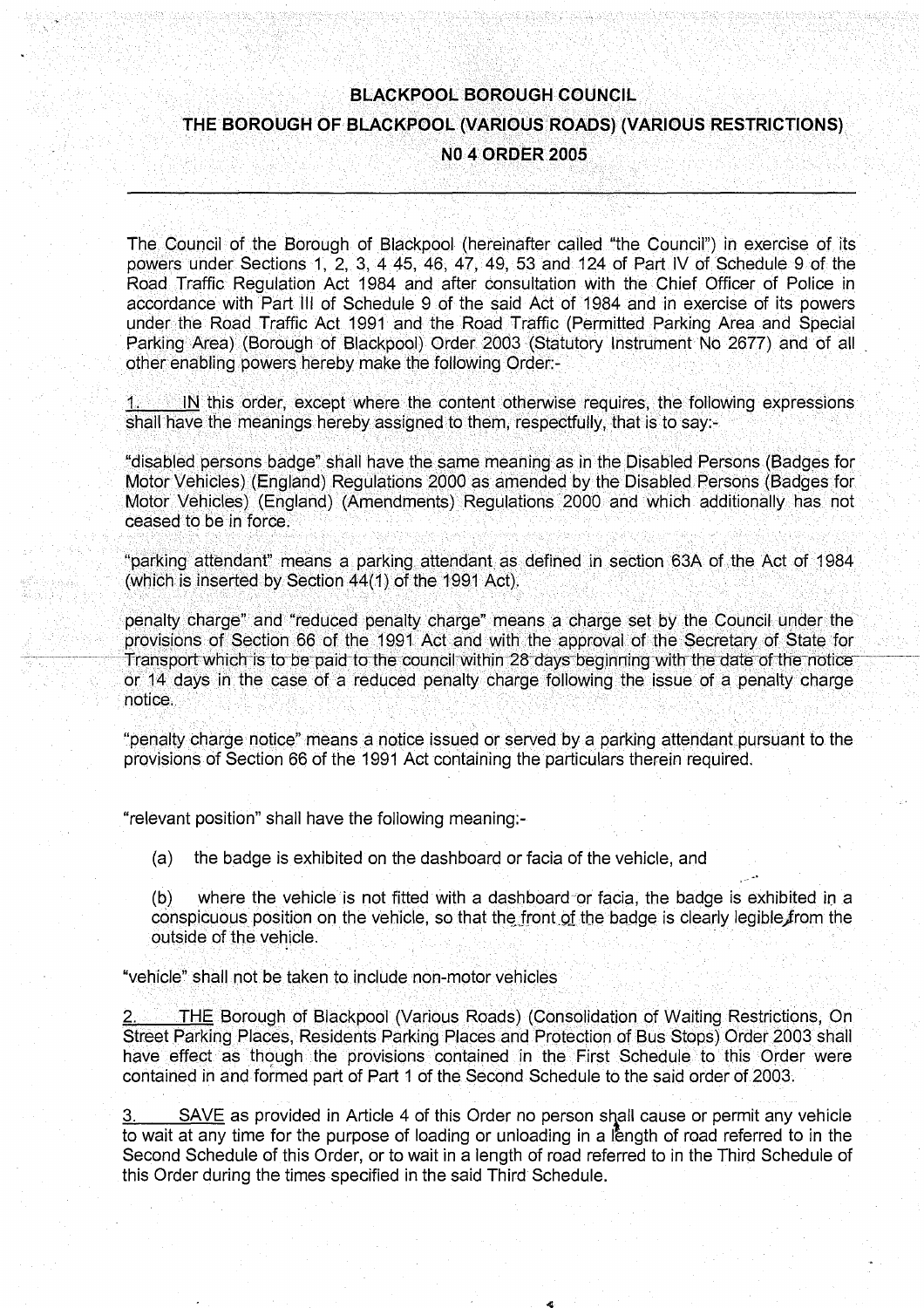NOTHING in Article 3 of this Order shall render it unlawful for a person to cause or permit a vehicle to wait if.

- (a) the waiting is for so long as may be necessary to enable a person to board or alight from the vehicle or load thereon or unload there from their personal luggage;
- (b) it is being used for as long as may be necessary for emergency Fire and Rescue Service, Ambulance or Police purposes;
- (c) the vehicle is waiting owing to the driver being prevented from proceeding by circumstances beyond his control or to such waiting being necessary in order to avoid an accident;
- (d) the vehicle is waiting only for so long as may be necessary to enable it to be used in connection with the removal of obstruction to traffic

5. THE Borough of Blackpool (Town Centre) (Various Restrictions) No 2 Order 2004 shall have effect as though the provisions contained in the Fourth Schedule to this Order were contained in and formed part of the First Schedule to the said order of 2004.

6. THE Borough of Blackpool (Town Centre) (Various Restrictions) Order 2004 shall have effect as though the provisions contained in the Fifth Schedule to this Order were contained in and formed part of the Twelfth Schedule to the said Order of 2004.

SAVE as provided in Article 15 of this Order:

(a) No person shall cause or permit any vehicle to wait between the hours of 8.00 am to 6 pm Monday to Saturday inclusive in the length of road described in the Sixth Schedule to this Order other than a disabled person's vehicle which displays in the relevant position a disabled person's badge.

(b) Notwithstanding the provisions of Paragraph (a) of this Article no person shall cause or permit a disabled person's vehicle which displays in the relevant position a disabled person's badge to wait between the hours of 8.00 am to 6.00 pm Monday to Saturday inclusive in the length of road described in the Sixth Schedule to this Order for a longer period than 30 minutes or to return within a period of one hour from the termination of a previous period of waiting between those hours in the same length of road.

8. THE provisions relating to No Waiting At Any Time contained in the said Order of 2003 are hereby revoked so far as the lengths of road and the times specified in the Seventh Schedule to this Order are concerned.

THE provisions relating to pay and display parking contained in The Borough of Blackpool (Town Centre) (Various Restrictions) Order 2004 are hereby revoked so far as the lengths of road and the times and charges specified in the Eighth and Eleventh Schedule to this Order are concerned.

THE provisions relating to pay and display parking contained in The Borough of Blackpool (Town Centre) (Various Restrictions) No 2 Order 2004 are hereby revoked so far as the lengths of road and the times and charges specified in the Ninth Schedule to this Order are concerned.

11. THE provisions relating to Loading at Any Time contained in the said Order of 2003 are hereby revoked so far as the length of road specified in the Tenth Schedule to this Order is concerned.

12. THE provisions relating to disabled parking contained in the said Order of 2003 are hereby revoked so far as the length of road and the times specified in the Twelfth Schedule to this Order are concerned.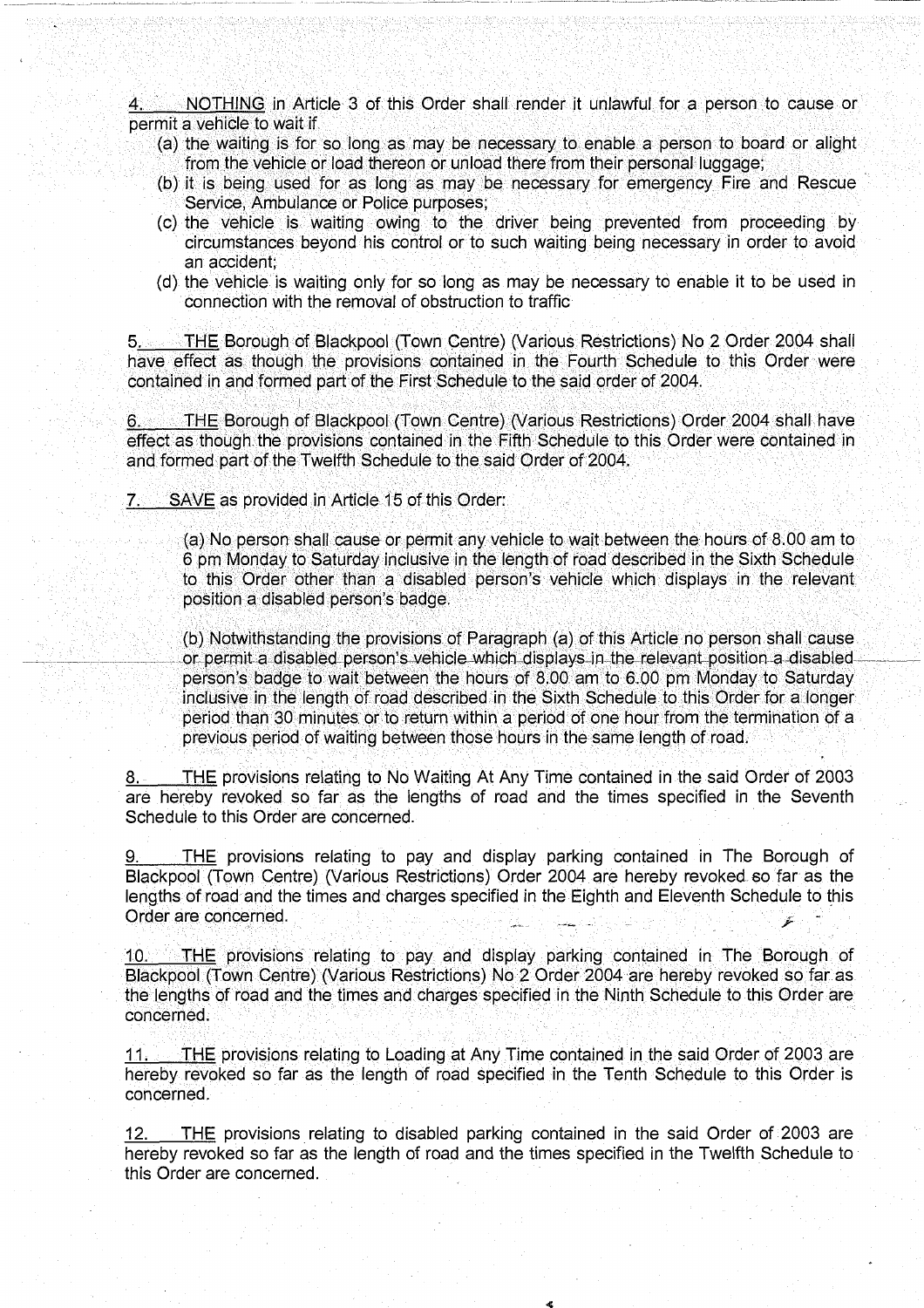$13.$ THE provisions relating to the Hackney Carriage Stand contained in Article 33 of the said Order of 2003 are hereby revoked so far as the length of road and the times specified in the Thirteenth Schedule to this Order are concerned.

.14 THE provisions relating to loading only bay contained in The Borough of Blackpool (Town Centre) (Various Restrictions) Order 2004 are hereby revoked so far as the length of road and the times specified in the Fourteenth Schedule to this Order are concerned.

15. NOTHING in Article 7 of this Order shall render it unlawful to cause or permit any vehicle to wait in any of the sides of road or in any of the lengths of road referred to in the Sixth Schedule of this Order for so long as may be necessary:-

(a) to enable the vehicle, if it cannot conveniently be used for such purpose in any other road, to be used in connection with any building or demolition operations, the removal of any obstruction to traffic, the maintenance, improvement or reconstruction of any of the lengths of road so referred to or the laying, erection or alteration or repair in or near to any of the said lengths of roads or any sewer or of any main, pipe or apparatus for the supply of gas, water or electricity or of any telegraph apparatus as defined in paragraph 1(1) of the Telecommunications Code contained in the Second Schedule to the Telecommunications Act 1984;

(b) for the purpose of loading and unloading the vehicle while the vehicle is in actual use in connection with the removal of furniture from one office or dwelling-house to another or the removal of furniture from such premises to a depository or to such premises from a depository;

 $(c)$  if the vehicle is a fire engine or ambulance or any vehicle in the service of a local authority or Police Force and the vehicle is being used in pursuance of statutory powers or duties; and

(d) if the vehicle is waiting owing to the driver being prevented from proceeding by circumstances beyond his control or owing to such waiting being necessary in order to avoid accident.

16. (a) IF a vehicle is left or abandoned in a length of road to which the provisions of Articles 3 or 4 of this Order apply, in contravention of any of the provisions of this Order, a penalty charge shall be payable and the vehicle may also be removed from that location.

(b) In the case of a vehicle in respect of which a penalty charge is payable a penalty charge notice showing the information required by Section 66(3) of the 1991 Act may then be issued by a parking attendant in accordance with Section 66(1) of the 1991 Act.

(c) Where a parking attendant has removed or caused to be removed a vehicle in accordance with paragraph (a) of this Article

(i) he shall provide for the safe custody of the vehicle;(ii) the Council shall be entitled to recover from the person responsible such charges in respect of the removal, storage and disposal of the vehicle as it might prescribe from time to time; (iii)the provisions of the Road Traffic Regulation Act 1984 as amended shall apply to the disposal of any such vehicle removed by or on behalf of the Council pursuant to this Article.

17. NOTWITHSTANDING the provisions of this Order, the Council may at its discretion (including requiring an administration fee) issue a dispensation allowing a specific vehicle to wait in a length of road, to which the Schedules of this Order apply during the hours of operation of any restriction or prohibition to the contrary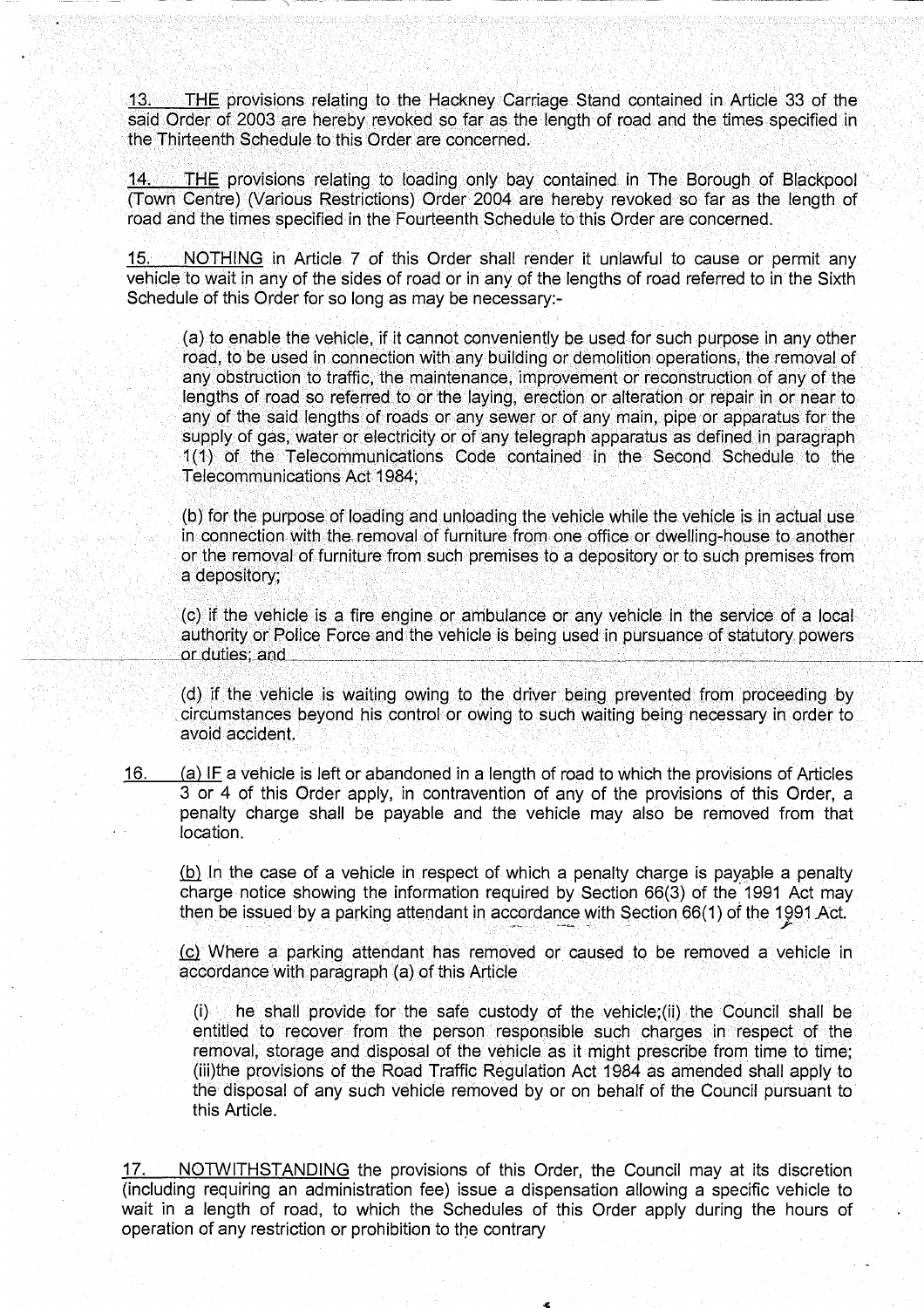18. THE said Order of 2003 shall be in force and effect as if the provisions contained in Article 2 of this Order had originally formed part thereof.

19. ANY provisions contained in said Order of 2003 and inconsistent with the provisions of this Order are hereby revoked,

20. THE Borough of Blackpool (Town Centre) (Various Restrictions) No. 2 Order 2004 shall be in full force and effect as if the provisions contained in Article 5 of this Order had originally formed part thereof,

21. ANY provisions contained in the Borough of Blackpool (Town Centre) (Various Restrictions) No. 2 Order 2004 and inconsistent with the provisions of the Order are hereby<br>revoked.

22. THE Borough of Blackpool (Town Centre) (Various Restrictions) Order 2004 shall be in full force and effect as if the provisions contained in Article 6 of this Order had originally formed part thereof.

23. ANY provision Borough of Blackpool (Town Centre) (Various Restrictions) Order 2004 and inconsistent with the provisions of this Order are hereby revoked. 23. ANY provision Borough of Blackpool (Town Centre) (Various Restrictionand inconsistent with the provisions of this Order are hereby revoked.<br>24. THIS Order shall come into operation on the 31<sup>st</sup> day of August 2006 are<br>

24. THIS Order shall come into operation on the 31<sup>st</sup> day of August 2006 and may be cited<br>as

 $\lambda$  . The  $\lambda$ Siven under the Common Sear of the Council of the Borough of Blackpool on the T7 ... day of<br>August 2006

THE COMMON SEAL of The Blackpool Borough Council was hereunto affixed in ) the presence of:-

 $\overline{\phantom{a}}$ 

Head of Legal and Demccratic Services W */*

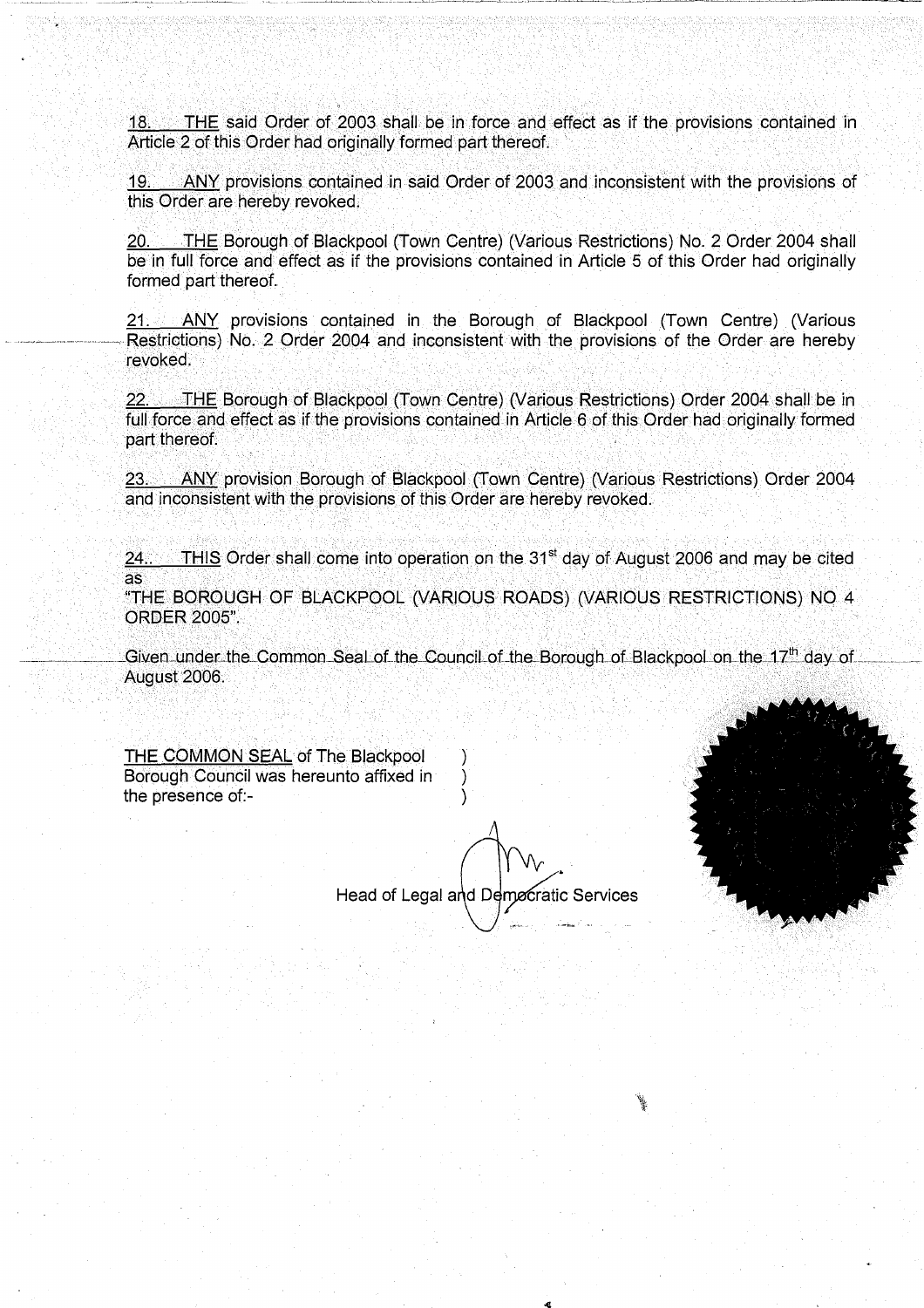#### FIRST SCHEDULE

# **NO WAITING AT ANY TIME**

ABINGDON STREET - Church Street to Talbot Road - Both sides

ADELAIDE STREET -- From a point 10m east of the easterly kerb-line of Coronation Street for a distance of 5m in an easterly direction - North side

ADELAIDE STREET - From a point 88m east of the easterly kerb-line of Coronation Street for a distance of 8m in an easterly direction - North side

 $CHEAPSIDE - Full lenath - Both sides$ 

CHURCH STREET - Abingdon Street to Cedar Square - North side

 $CHURCH$  STREET - Abingdon Street to Leopold Grove - South side

CHURCH STREET - From a point 42m west of the westerly kerb-line of Cookson Street for a distance of 7m in a westerly direction (fronting property No. 162) - North side

CORONATION STREET - Adelaide Street to Church Street - Both sides DEANSGATE - Abingdon Street to Topping Street - Both sides

LEOPOLD GROVE - for a distance of 5m south of Church Street - East side

LEOPOLD GROVE  $-$  From a point 49m south of Church Street for a distance of 19m  $i$ n a southerly direction -- East side

SOUTH KING STREET - From a point 5m north of Charnley Road for a distance of 25m in:a northerly direction - West side

**TOPPING STREET** - From a point 29m north of Church Street for a distance of 7m in a northerly direction  $-$  East side

#### SECOND SCHEDULE

#### NO LOADING OR UNLOADING AT ANY TIME

ADELAIDE STREET - From the easterly kerb-line of Coronation Street for a distance of 15 $m$  in an easterly direction  $-$  North side

CHURCH STREET - From a point 42m west of the westerly kerb-line of Cookson<br>Street for a distance of 7m in a westerly direction (fronting property No.162) – North<br>side side<br>CORONATION STREET - From a point 16m south of the southerly building line of

Victoria Street to Adelaide Street - East side

EDWARD STREET – for a distance of 9m south of Deansgate – West side

LEOPOLD GROVE - for a distance of 5m south of Church Street - East side

LEOPOLD GROVE - From a point 49m south of Church Street for a distance of 19m in a southerly direction  $-$  East side

SOUTH KING STREET - From a point 5m north of Charnley Road for a distance of  $\mathsf{25m}$  in a northerly direction – West side<br>  $\mathscr{L}$ 

#### THIRD SCHEDULE

#### NO LOADING OR UNLOADING 10.30am to 6.00pm

ABINGDON STREET - From a point 15m south of Talbot Road to a point 30m south of Deansgate (save for a distance of 10m south of Deansgate) - East side ABINGDON STREET - From a point 15m south of Talbot Road to Clifton Street -West side

#### FOURTH SCHEDULE

PROPOSED ON-STREET PAY AND DISPLAY PARKING PLACES (INNER ZONE) 9am - 6pm WAITING LIMITED TO 20 MINUTES (CHARGE 20 PENCE) OR 30 MINUTES (CHARGE 30 PENCE) OR 40 MINUTES (CHARGE 40 PENCE) OR 50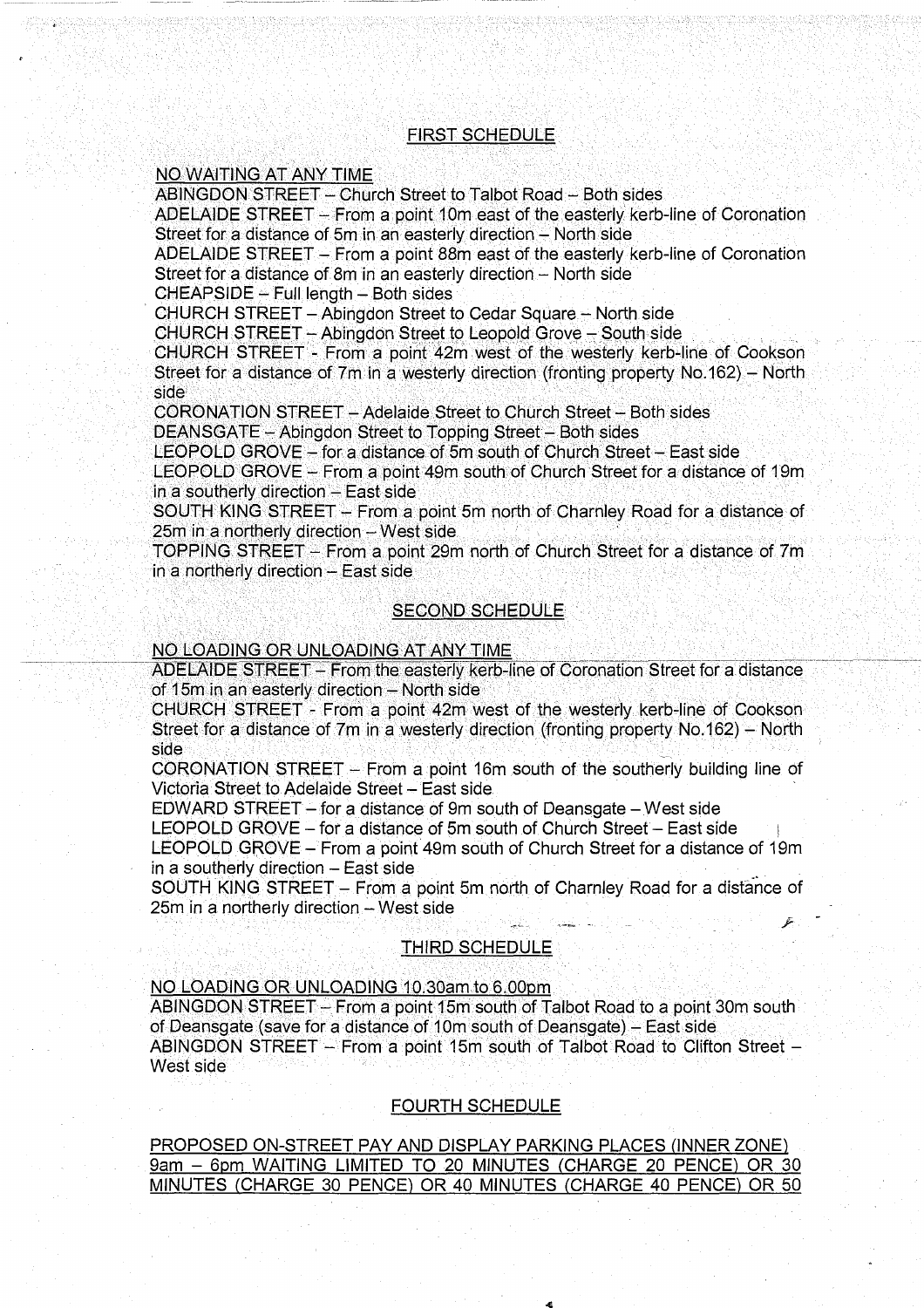## MINUTES (CHARGE 50 PENCE) OR 60 MINUTES (CHARGE 60 PENCE) AND IN <u>ALL CASES NO RETURN WITHIN ONE HOUR </u>

LEOPOLD GROVE - From a point 15m north of Adelaide Street to a point 5m north of Adelaide Street - East side

#### FIFTH SCHEDULE

LOADING ONLY BAY 24 HOURS (30 MINUTES. NO RETURN WITHIN ONE HOUR)

LEOPOLD GROVE - From a point 20m north of Adelaide Street to a point 15m north of Adelaide Street - East side

#### SIXTH SCHEDULE

DISABLED PARKING BAYS 8AM TO 6PM WITH DISABLED WAITING LIMITED, 30MINS (NO RETURN WITHIN 1 HOUR)

 $CORPORTION STREF - From the northerly building line of Birley Street for a$ distance of 20 $m$  in a northerly direction  $-$  East side

#### $SEVENTH SCHEDULE$

#### REVOCATION OF NO WAITING AT ANY TIME

 $\mathcal{L}^\mathbf{V}$ of Adelaide Street - East side

CORPORATION STREET - From the northerly building line of Birley Street for a distance of 20m in a northerly direction - East side : \

## **EIGHTH SCHEDULE**

REVOCATION OF ON-STREET PAY AND DISPLAY PARKING PLACES (INNER ZONE) 8am - 6pm WAITING LIMITED TO 20 MINUTES (CHARGE 20 PENCE) OR 30 MINUTES (CHARGE 30 PENCE) OR 40 MINUTES (CHARGE 40 PENCE) OR 50 MINUTES (CHARGE 50 PENCE) OR 60 MINUTES (CHARGE 60 PENCE) AND IN ALL CASES NO RETURN WITHIN ONE HOUR

LEOPOLD GROVE - for a distance of 5m south of Church Street - East side LEOPOLD GROVE - From a point 49m south of Church Street for a distance of 19m in a southerly direction  $-$  East side

## NINTH SCHEDULE

REVOCATION OF ON-STREET PAY AND DISPLAY-PARKING PLACES (OUTER ZONE) 8am - 9am WAITING LIMITED TO 20 MINUTES (CHARGE 20 PENCE) OR 30 MINUTES (CHARGE 30 PENCE) OR 40 MINUTES (CHARGE 40 PENCE) OR 60 MINUTES (CHARGE 60 PENCE) OR 80 MINUTES (CHARGE 80 PENCE) AND IN ALL CASES NO RETURN WITHIN TWO HOURS

ALBERT ROAD  $-$  From a point 5m east of the side street between property nos.  $67/71$  (Church) to a point 5m west of South King Street - South side

CHURCH STREET - From a point 10m west of the westerly kerb line of Cookson Street for a distance of 79m in a westerly direction (save for from a point 42m west of the westerly kerb line of Cookson Street for a distance of 7m in a westerly direction (fronting property No. 162) - North side

SOUTH KING STREET - From a point 5m south of Church Street to a point 5m north of Adelaide Street - East side